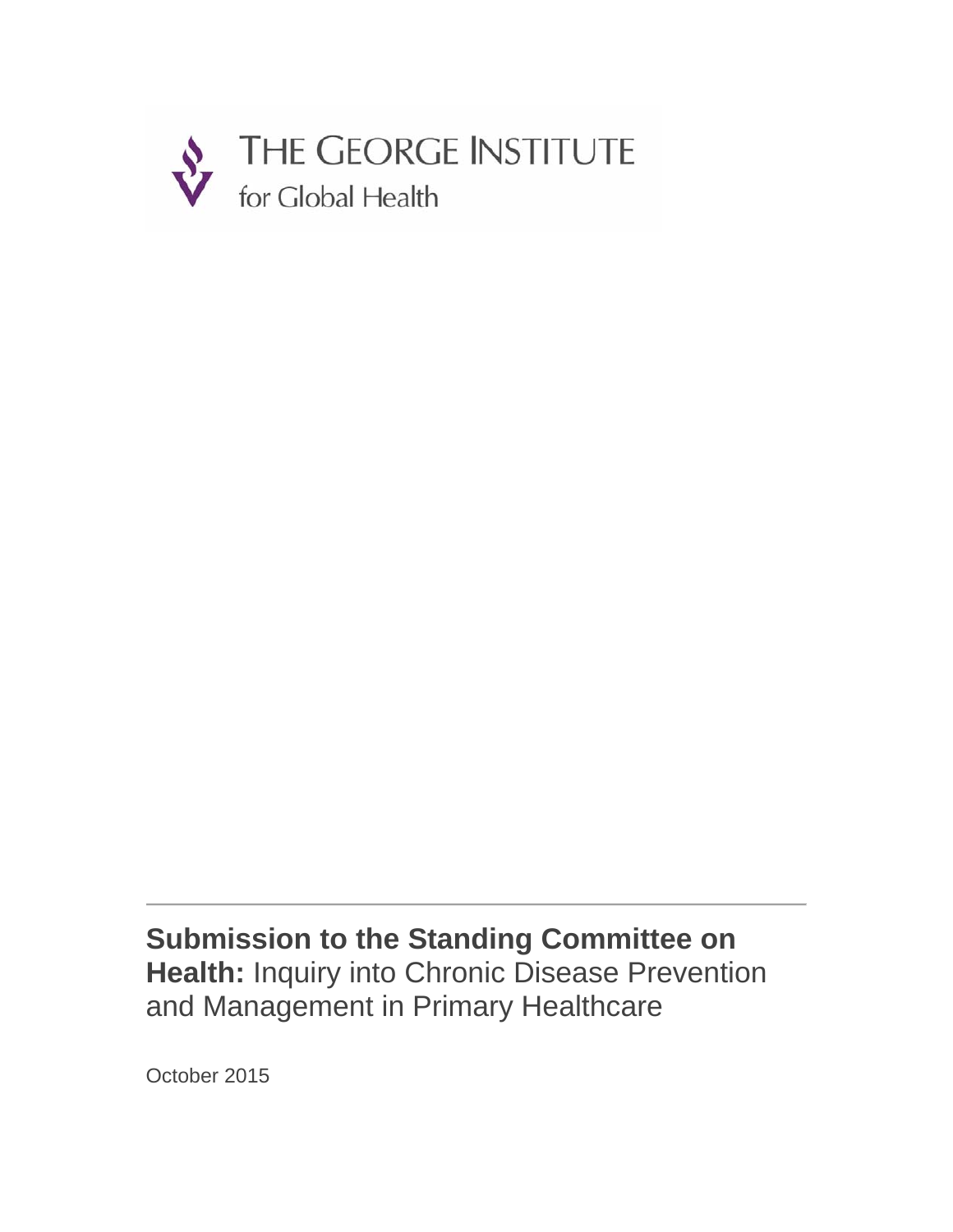# **Summary**

While Australia's health system is among the world best in the world, health spending per person is predicted to double by 2055. The prevalence and cost of chronic disease makes a substantial contribution to this statistic. The question we need answer is not whether *we need reform* the current prevention and treatment of chronic diseases in primary care, but *how* we do we do this effectively and efficiently.

The George Institute for Global Health is a leading, not-for-profit medical research institute which works to identify effective, affordable and sustainable solutions to gaps in chronic disease prevention and management.

This report outlines four main areas for reform and makes the following recommendations:

| <b>Recommendation 1</b> | Capitalise on e-health and mhealth innovations such as shared<br>electronic records, electronic decision support systems,<br>telemedicine and home monitoring. |
|-------------------------|----------------------------------------------------------------------------------------------------------------------------------------------------------------|
| <b>Recommendation 2</b> | Implement an expanded range of care delivery models that<br>utilise a broader healthcare workforce, including consumers                                        |
| <b>Recommendation 3</b> | Implement population-level interventions directed at diet and<br>physical activity.                                                                            |
| <b>Recommendation 4</b> | Investment in nationally coordinated programmes that target<br>the biggest causes of death and disability from chronic disease                                 |

# **Background**

Chronic diseases affect more than 1 in every two Australians. These conditions are complex, lifelong and often require care by multiple providers across the healthcare sector. Nearly half of avoidable hospitalisations are attributable to chronic disease. The economic and social burden of chronic disease is set to increase in line with Australia's ageing population and high rates of obesity and inactivity.

The George Institute commends the Government's commitment to explore key areas for healthcare reform, as evidenced by the *Inquiry into Chronic Disease Prevention and Management in Primary Care*, the *Medicare Reform* and *Reform of the Federation* and we welcome the opportunity to contribute to this process.

Our submission reflects our unique experience in a broad range of chronic diseases including cardiovascular, renal, respiratory, musculoskeletal disease and diabetes and their associated risk factors. It also reflects our strong interest in developing and evaluating innovative strategies to support doctors and other providers in delivering high quality care and to help consumers access care and adhere to recommended treatments.

We understand that innovations in health care delivery, if they are to be sustainable, need to consider wider system factors such as funding models, the health workforce and information technology. Accordingly, our submission is informed by research across a number of different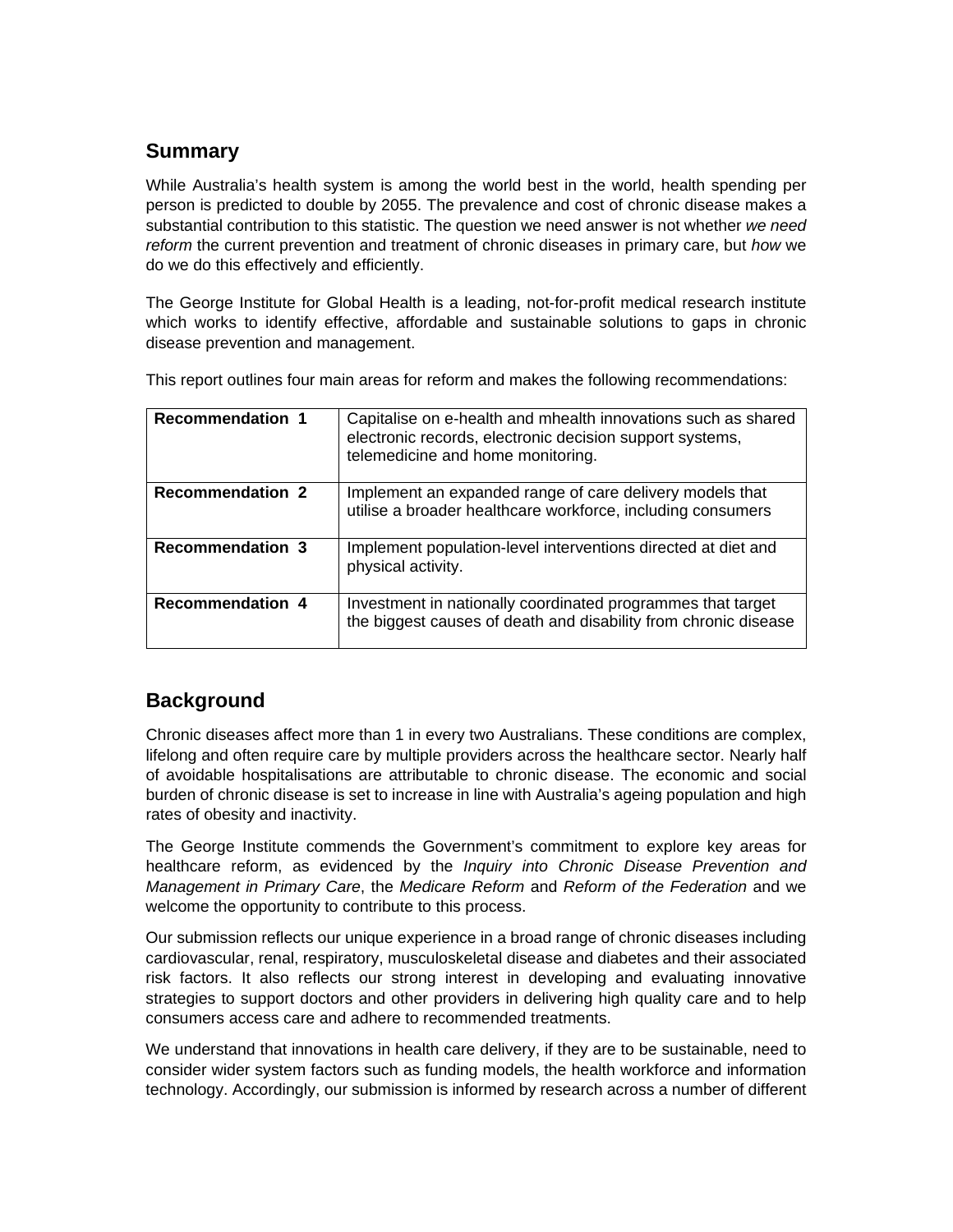domains relevant to chronic disease including clinical, economic, social and behavioural, analytical and technological.

Our recommendations are also informed by the experience of our clinician researchers and our network of clinical collaborators working at the coalface of healthcare, including general practitioners, specialists, pharmacists, allied health professionals and others.

We believe our recommendations will help grow a state-of-the art, equitable healthcare system capable of responding to the current and future demands imposed by chronic disease.

## **Recommendations**

**RECOMMENDATION ONE: A connected and integrated health system is critical to achieving effective, equitable and streamlined care for patients with chronic disease. The system needs to capitalise on state-of-the-art technologies and e-health initiatives such as shared electronic records, electronic decision support systems, telemedicine and home monitoring.** 

An easy to navigate health system and having access to the right treatment at the right time are integral components of an optimal health system able to effectively respond to the complex, ongoing care needs of patients with chronic disease. Such a system requires Commonwealth, States and Territories, the private sector, pharmacies, allied health professionals and consumers to work together to facilitates this. The system also needs to capitalise on state-of-the-art technologies and e-health initiatives.

The George Institute supports a shared electronic health record centred on consumer needs. A shared record can facilitate communication between the consumer and the many providers they are likely to receive services from as well as prevent unnecessary and expensive duplication of investigations and medication errors. A consumer-centred record helps the patient understand their condition, adhere to preventive treatment and avoid costly hospitalisation.

Many gaps exist between best evidence and practice and providers need better support to guide appropriate and safe investigation and treatment of patients. The George Institute has developed electronic decision support tools for providers in partnership with GPs, allied health professionals, specialists, and community service providers. Our electronic decision support tool - 'HealthTracker' – has been rigorously evaluated in mainstream general practices and in Aboriginal Controlled Community Health Services and has been shown to improve cardiovascular disease risk measurement and treatment. HealthTracker can be easily modified for use in patients with other complex and chronic conditions and the tool has been designed to operate within existing GP electronic record systems to facilitate uptake. Used in 'real time' and utilising cloud-based systems, these tools can help GPs access the recommended guidelines for assessing, treating and monitoring patients at risk of chronic disease and address gaps in health among all Australians, including Aboriginal and Torres Strait Islander people.

Similarly, patients need support to understand their disease, track and manage their risk in conjunction with their GP and help them move between different levels of care. The George Institute has developed 'Connect' to help keep the patient at the centre of care. We have also designed and evaluated semi-personalised, text-messaging systems to help patients at high risk of cardiovascular disease adhere to medication and to healthy behaviours ('TextMe'). Such affordable innovations have been shown to significantly reduce risk factor levels,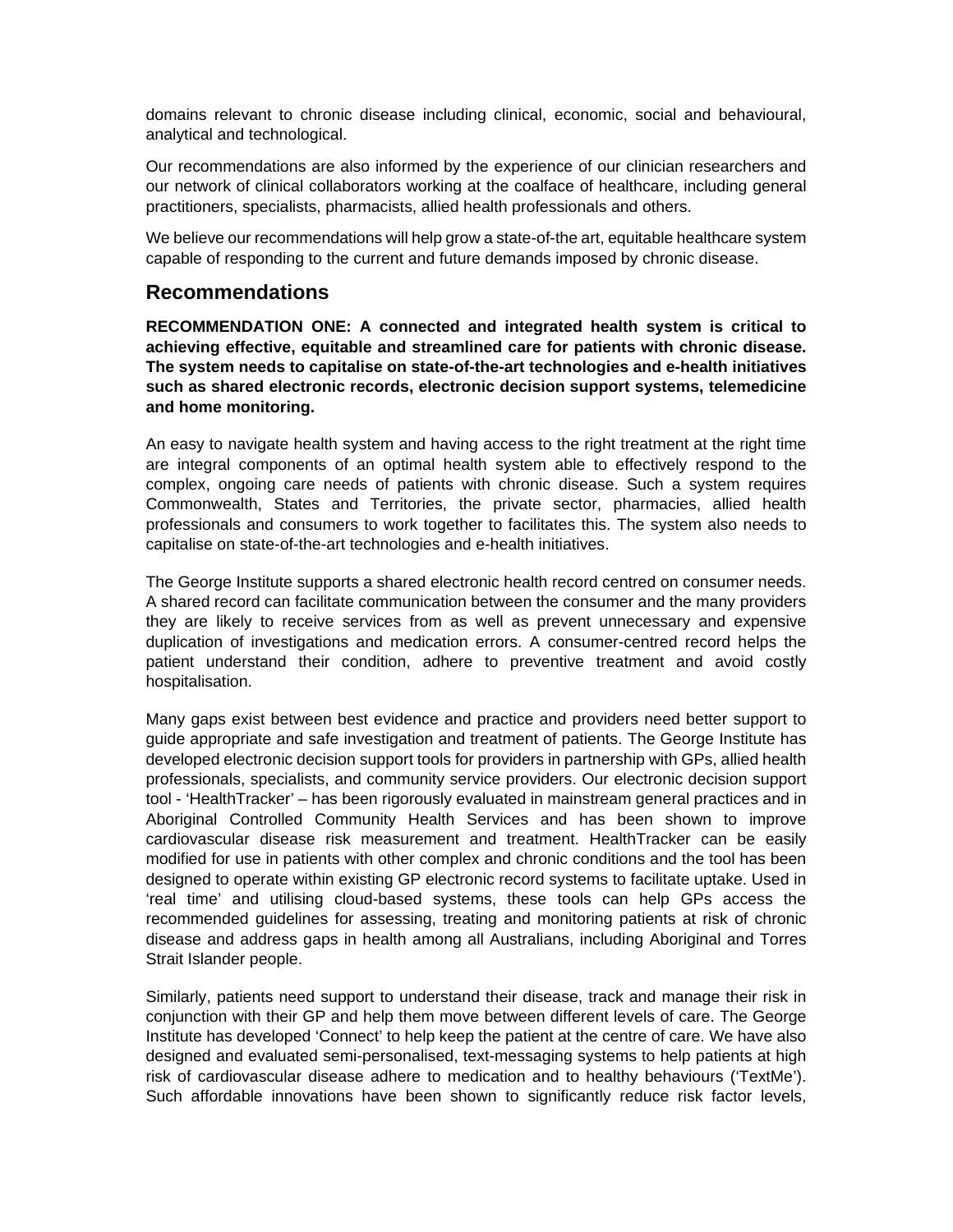including blood pressure, among those at high risk of events and have potential to dramatically reduce hospitalisation costs.

Telemedicine and home monitoring are ways to potentially improve consumer reach and efficiency by avoiding the need for face-to-face interaction. Use of these technologies may be able to address gaps in access for those living in rural and remote areas and other groups where significant transport, cost and other barriers exist. The George Institute is partnering with the telecommunications industry and providers to evaluate whether the use of GP telephone consultations can more effectively triage patients, guide self-management where appropriate and avoid presentation to hospital emergency departments. We are also assessing whether the use of video consultations with specialists in mental and allied health can improve access to quality healthcare, are acceptable to patients and translate to improved patient outcomes. These technology-driven initiatives have been used with success in other developed countries. If proven effective and safe in the Australian context, they have enormous potential to transform healthcare.

#### **RECOMMENDATION TWO: An optimal health system demands an expanded range of care delivery models that are both innovative and evidence- based. Capitalising on the broader healthcare workforce is critical.**

Engaging a broader workforce to manage chronic disease has the potential to improve care with evidence showing that sharing tasks from doctors to non-physicians is successful in treating chronic diseases like heart disease, diabetes and depression in other country settings. This is highly relevant in Australia; previous reports have suggested that even if the current medical workforce were to triple in size, it would be insufficient to address the future burden of chronic disease in this country and in some rural and remote regions, there is especially poor access to GPs and specialists.

Expanding the healthcare role and skills of non-physicians like pharmacists, community workers and nurses to allow them to prescribe some medications and provide basic health checks could improve accessibility to much needed treatment in some of Australian's most disadvantaged areas. The George Institute has successfully shown that with minimal additional training and with the support of simple electronic screening and treatment algorithms, non-physician healthcare workers can deliver safe and effective care. Providing community nurses with access to shared electronic medical records and identifying a specialised workforce (with training and accreditation processes) to support patients to independently manage their heart disease, are other examples where engaging a broader workforce could be useful. Currently the George is undertaking a large study to assess the effectiveness of a model of care for chronic disease that has community pharmacists playing a significant role.

Allied health professionals, such as physiotherapists, psychologists, and diabetes educators, make up a significant component of the health workforce, delivering over 200 million services annually across metropolitan, regional and remote Australia. They play a central role in the prevention and treatment of chronic diseases including osteoarthritis and back pain, respiratory disease, stroke and falls prevention. Increasing Medicare funding for these interventions is required to support these health professionals. Evidence shows these treatments are effective when they can influence behavioural change, with at least 10-15 sessions. Currently eligible patients can only claim a maximum of five allied health services sessions per year (MBS items 10950-10970).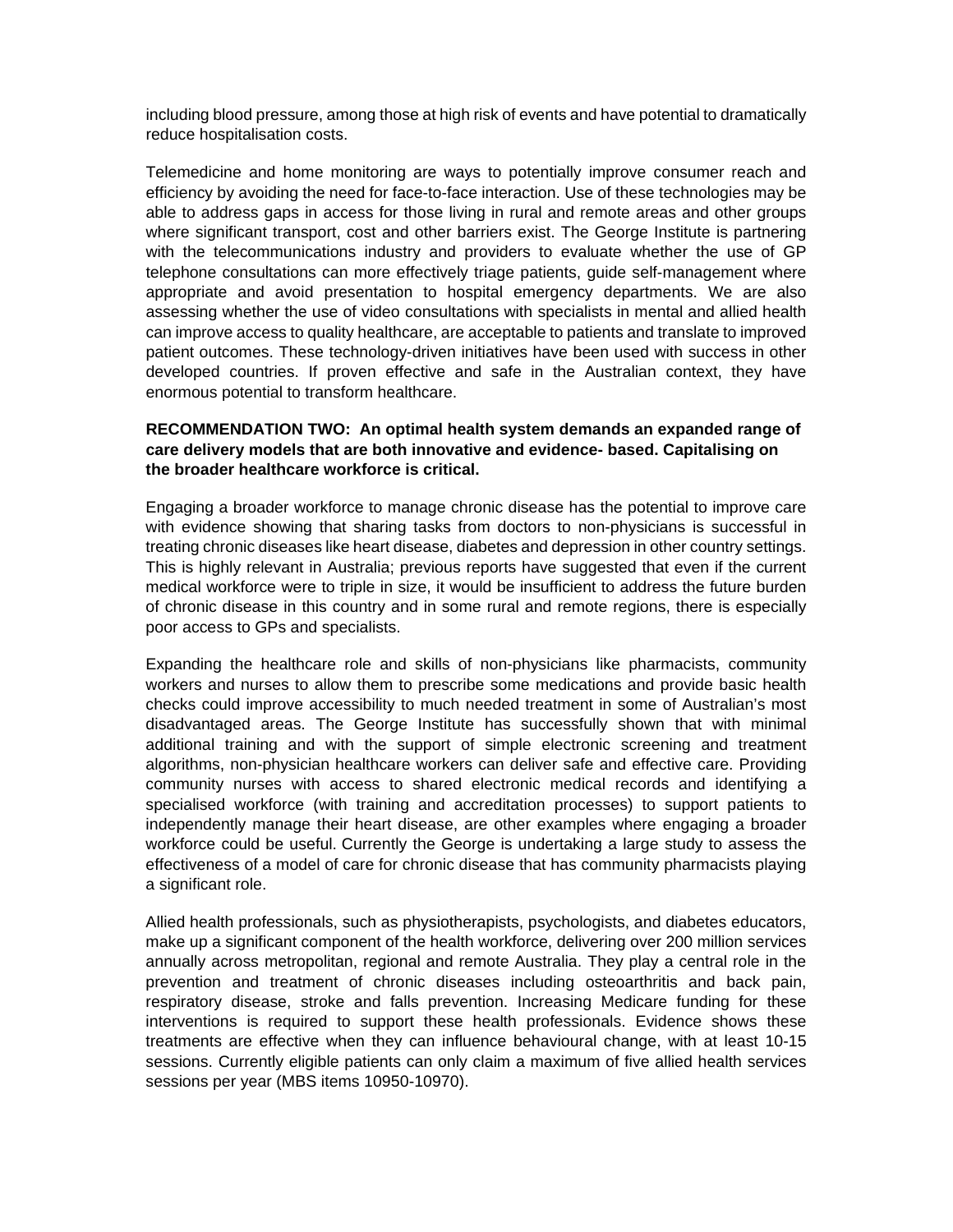An expanded chronic disease management program for allied health would include:

- An increase in funded allied health services from 5 to 10 per calendar year if the patient is receiving services from one allied health profession, and up to 15 if receiving services from more than one
- Provision of allied health group services for *all* eligible patients with a chronic disease not only those with diabetes
- Expansion of the list of group service providers to include physiotherapists

### **RECOMMENDATION THREE: Effective prevention and treatment of chronic disease requires the 'upstream' factors of chronic disease to be addressed through population-level interventions directed at diet and physical activity.**

Developing and implementing community-based interventions is key to controlling the upstream risks that put people in hospital and drive health care utilisation. This ranges from planning urban developments that encourage physical activity and creating healthier workplaces, to introducing legislation and taxation in health.

Poor diet, and in particular excessive consumption of salt, sugar, harmful fats and calories, is now the leading upstream cause of ill health in Australia. It is a major contributor to heart attack, stroke, high blood pressure, kidney disease and diabetes. Enforced standards restricting advertising of junk food to children, taxation of sugar sweetened beverages and requiring display of the Health Star Rating food labelling on all food products (including fresh foods, fast foods and school canteen foods) are practical strategies that have the potential to prevent childhood obesity and deliver immediate large health benefits in Australia at very low cost. Furthermore, programs to address the limited supply and relatively high cost of fresh healthy food choices in Aboriginal and Torres Strait Islander communities, where poor diet is also the main driver of the chronic disease epidemic, also need to be supported.

Australia has committed to the World Health Organization '25 by 25' goal of reducing avoidable chronic disease deaths by 25% by 2025. A core component of this commitment is a 30% cut in salt levels equating to a 3g/day reduction from the current 9g/day average, in Australia. A national strategy of this type is projected to be one of the most cost-effective possible ways of addressing the burden of chronic disease. Investing \$20m per annum to implement such a program would save over \$200m in health costs and about 3400 lives each year. As a designated World Health Organization Collaborating Centre in salt reduction, The George Institute is uniquely well placed to support such action.

The program would be multi-faceted and national in scope with strong government leadership and close collaboration with the food industry to reduce salt in fast food meals and processed foods. The work could be integrated with the Health Star Rating labelling scheme and serve as a model for broader food supply improvements addressing sugars, harmful fats and calories. Community education campaigns, schools programs and workplace interventions accompanied by a robust monitoring program would form the core of the initiative.

### **RECOMMENDATION FOUR: Nationally coordinated programmes that target the biggest causes of death and disability from chronic disease such as cardiovascular disease and chronic lung disease.**

#### *A National Cardiac Care Scheme*

Heart disease is Australia's biggest killer with heart attack survivors accounting for about half of all heart disease admissions and costing Australia \$8.4 billion annually. Patients need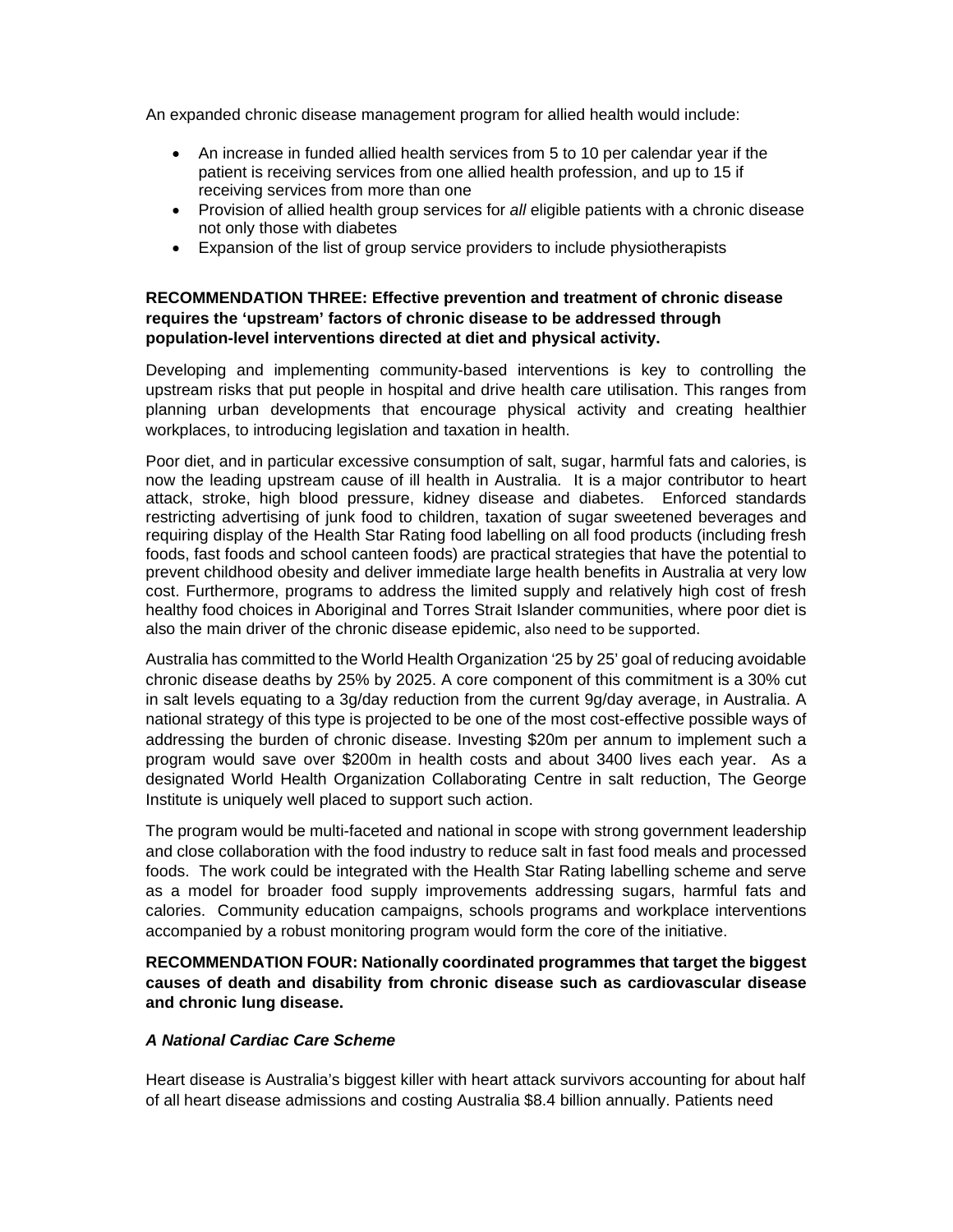continued monitoring and appropriate ongoing management and support, including monitoring of risk factors, lifestyle modification and evidence-based medical treatments. Despite this, 1 in 3 patients a year after a heart attack are not taking medications, and even fewer have achieved targets such as blood pressure control, smoking cessation and adequate physical activity.

A national system that can effectively support heart attack patients after they leave hospital and maintain appropriate care is urgently needed. This requires strengthening primary care management by better integrating primary, acute and specialist care, and providing heart attack survivors with the support to better manage their conditions. Such a program could prevent up to one-quarter of all second heart attacks annually in Australia.

A secondary prevention quality improvement program, comparable to the successful National Integrated Diabetes Program, could comprise the following:

- Incentives for primary care to facilitate more regular and ongoing secondary prevention care for Australians living with heart disease as currently exist for diabetes, asthma, and cervical screening. The scheme would include practice and service incentive payment models and require the introduction of a dedicated secondary prevention of heart disease MBS item.
- Electronic quality improvement systems to facilitate patient recall, enable the recording and management of risk factors, and provide a mechanism for regular reporting on key progress indicators of heart attack survivors.
- A standardised secondary prevention resource for patients before they are discharged from hospital to help them navigate different care options, including cardiac rehabilitation, once back in the community. Ideally, the resource would also have the capacity to save and update essential personal health data, link to key websites and information about managing heart disease and potentially the patients' providers, including their GP.

### *A National Pulmonary Rehabilitation Program*

Chronic Obstructive Pulmonary Disease (COPD) affects an increasing proportion of the Australian population and is the third leading contributor to disability-affected life-years from chronic disease. However, currently there are numerous barriers to effective pulmonary rehabilitation including limited access in regional and remote communities.

Evidence shows that pulmonary rehabilitation can be effectively delivered in a community setting and has proven health benefits in COPD, including reducing hospitalisations and symptoms and consequently healthcare costs associated with these. Effective rehabilitation can reduce the risk of hospitalisation by 78% and is highly cost effective, with the average cost of hospitalisation for COPD being between \$4500 and \$7800.

Investing in a national pulmonary rehabilitation program to increase access and facilitate service delivery, in particular across regional and remote communities, is needed to reduce the escalating burden of chronic obstructive pulmonary disease. Such a program would include:

- Support to well-developed accredited programs
- Community and GP education campaigns
- Training for community and hospital physiotherapists in pulmonary rehabilitation.